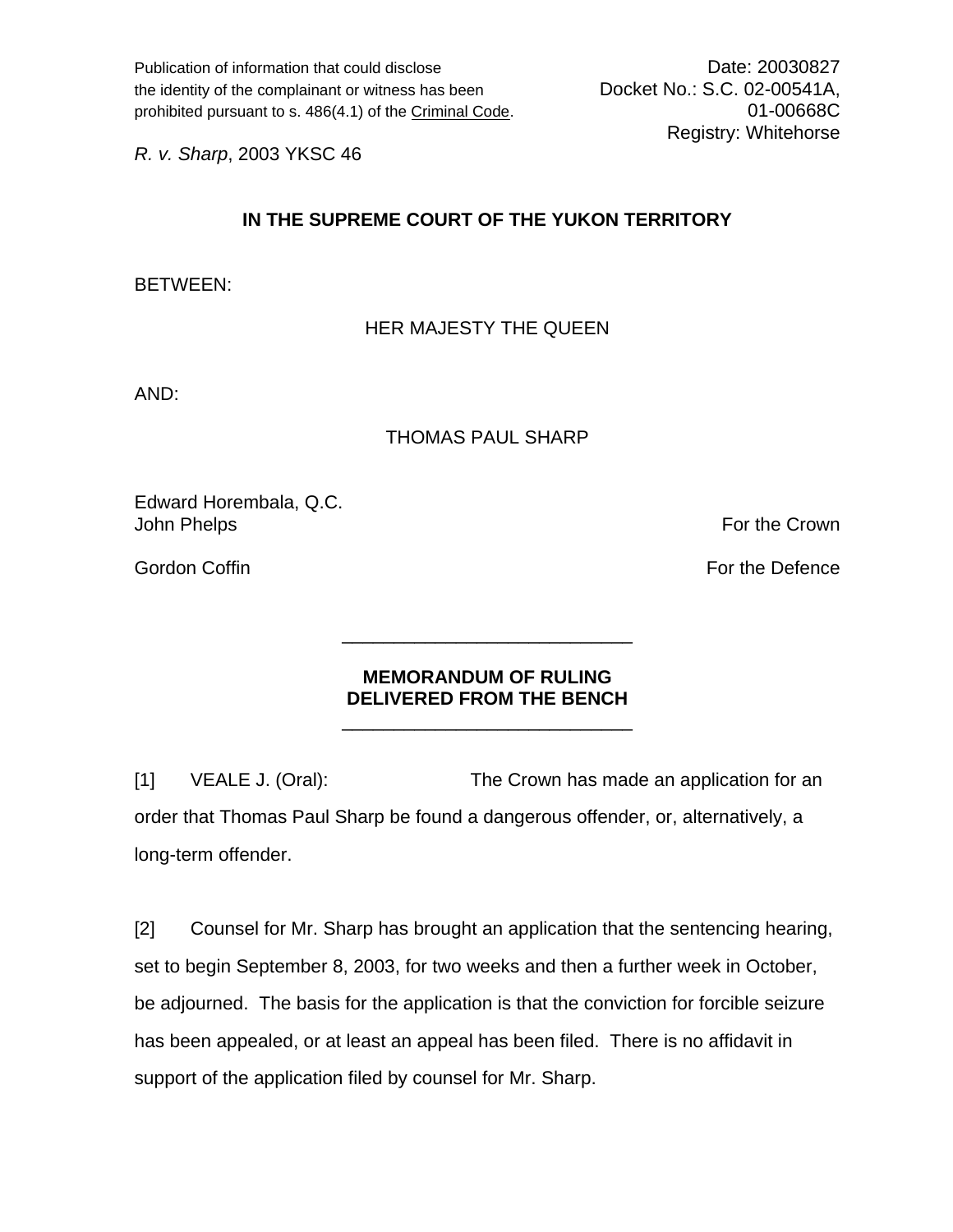[3] On November 7, 2002, Mr. Sharp was convicted of forcible seizure of a woman, contrary to s. 279(2) of the *Criminal Code*.

[4] On November 12, 2002, Mr. Sharp, after a guilty plea, was convicted of sexual assault on a woman while carrying a knife, contrary to s. 272(2)(b) of the *Criminal Code*. Also, on November 12, 2002, Mr. Sharp plead guilty and was convicted of kidnapping a woman with intent to cause her to be confined against her will, contrary to s. 279(1.1)(b) of the *Criminal Code*.

[5] Counsel for Mr. Sharp will be appealing the conviction for forcible seizure and submits that it would be appropriate to adjourn the sentencing hearing until that matter has been heard by the Court of Appeal.

[6] This sentencing hearing has been scheduled to commence on September 8, 2003. It is a continuation of the convictions aforementioned. The fact that the sentencing hearing would involve the dangerous offender and long-term offender application has been known since the trial of the forcible seizure offence in November of 2002.

[7] On December 18, 2002, an application for remand of Mr. Sharp for expert assessment was made and ordered by this Court under s. 752.1, on January 14, 2003.

[8] On January 31, 2003, the assessment order was amended. On April 7, 2003, the time for filing the expert assessment was extended to June 1, 2003.

[9] On May 27, 2003, an application was made to substitute a judge, owing to the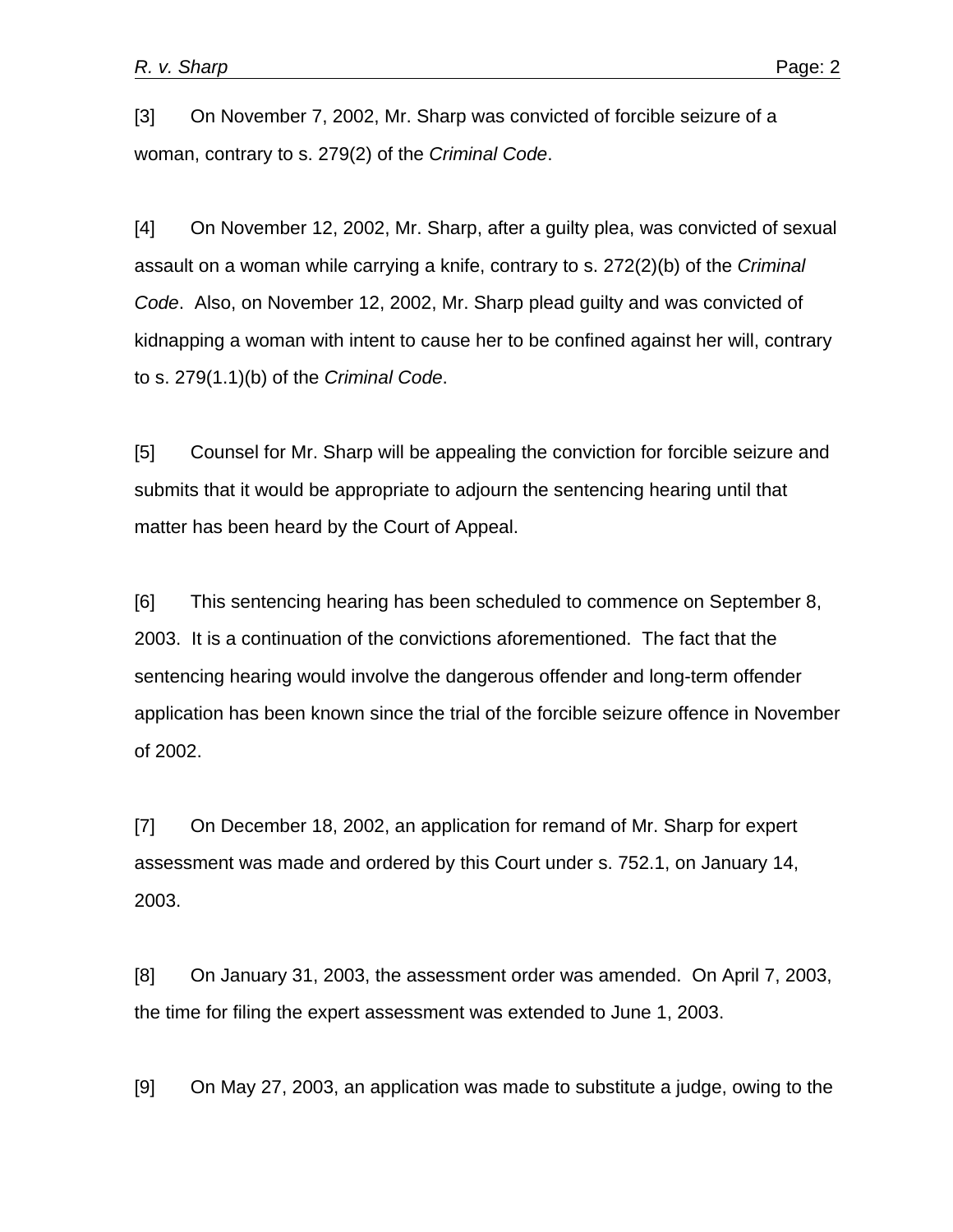retirement of the trial judge. On the same date, the sentencing hearing was set for the weeks of September 8 and September 15, and the week of October 6, 2003.

[10] On June 10, 2003, an application was made to determine procedure and evidence at the sentencing hearing and an order was made on July 15, 2003.

[11] In all these applications and appearances, the matter of an appeal of the forcible seizure conviction was never raised, nor was an adjournment of the sentencing hearing date applied for.

[12] At the Crown's urging, I questioned the author of the assessment report, Dr. Singh, as to whether his opinion would change if the forcible seizure conviction was not part of the assessment. Dr. Singh was questioned by me and was unable, at this time, to answer the hypothetical question without reviewing the file.

[13] In my view, the sentencing hearing should not be adjourned. I say this for several reasons. Firstly, the sentencing hearing has been set now for four months and there has been no previous indication of an appeal. I am aware that the defence has 30 days from completion of the sentencing hearing to file an appeal. Secondly, the Crown has now proceeded to subpoena some 30 witnesses for the September 8, 2003 sentencing hearing. Thirdly, there is a very large societal or community interest in proceeding to a sentence as promptly as possible. Dangerous offender applications, necessarily, take a longer time then other sentencing hearings. I see no valid reason for further delay. Waiting for an appeal of one of the three predicate convictions would result in intolerable delay in the sentencing process. Fourthly, the British Columbia Court of Appeal has indicated a preference not to have dangerous offender applications adjourned pending conviction appeals. I refer to *R. v. Snow*